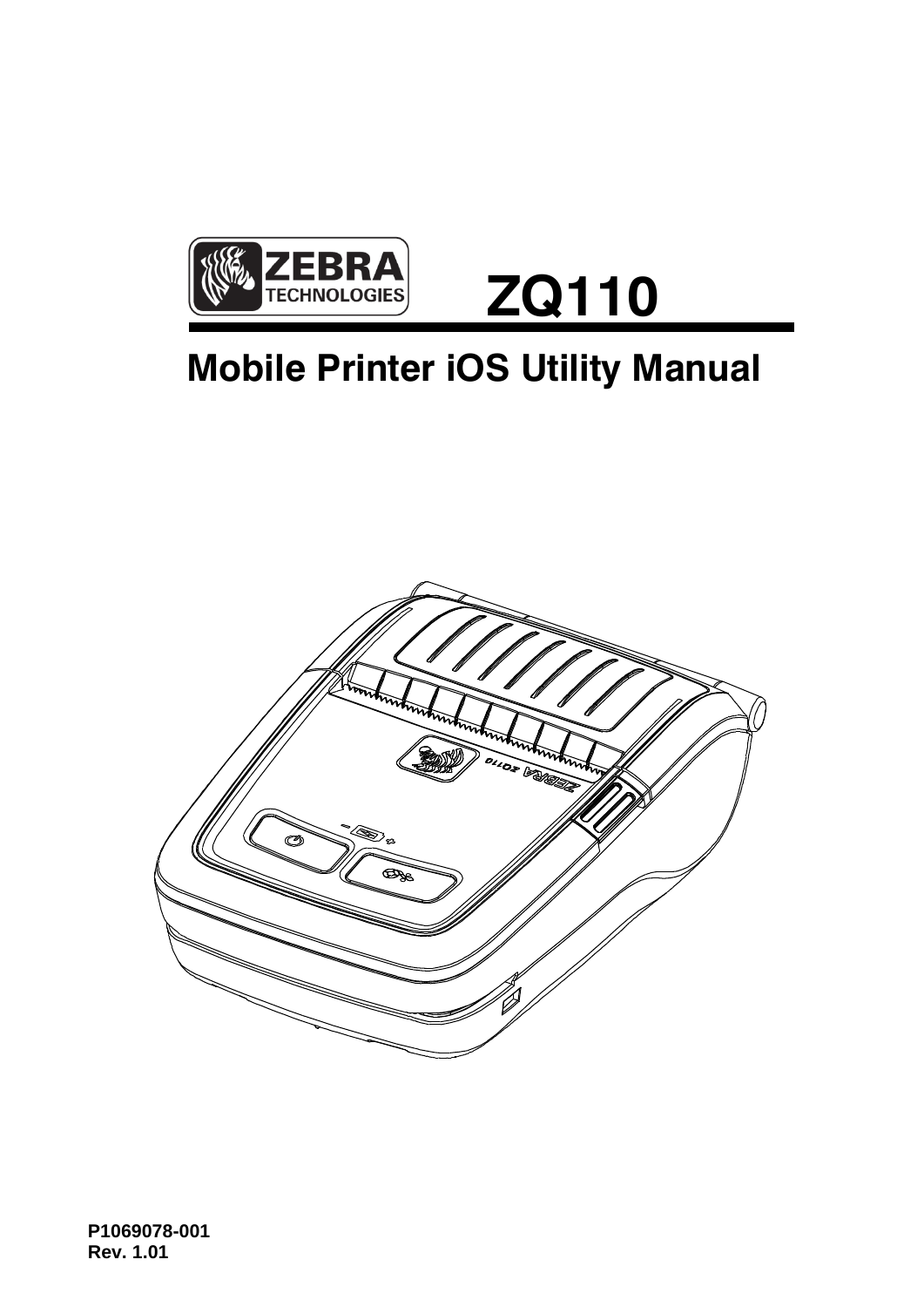# **Table of Contents**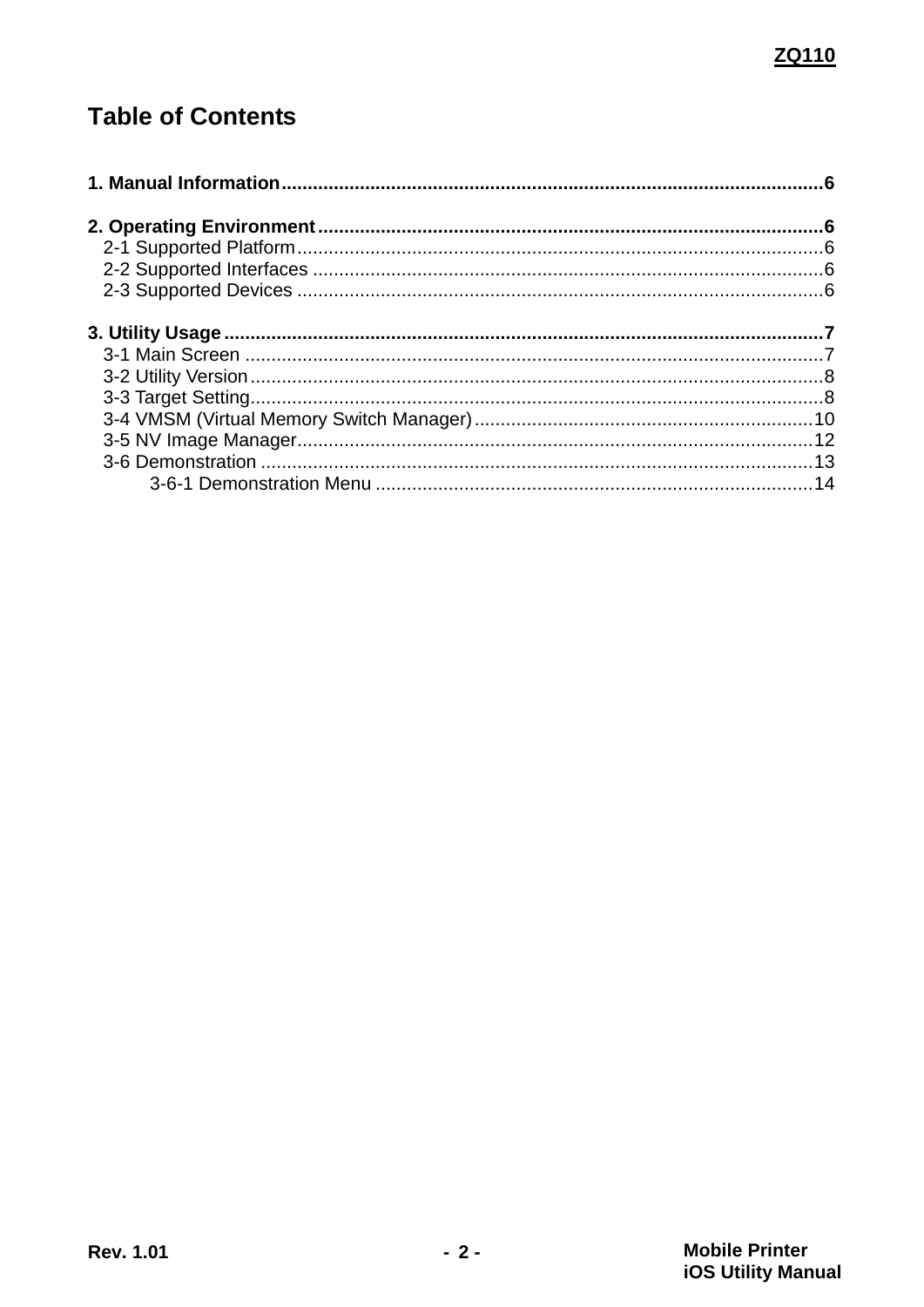# ■ **Proprietary Statements**

This manual contains proprietary information for Zebra Technologies Corporation. It is intended solely for the information and use of parties operating and maintaining the equipment described herein. Such proprietary information may not be used, reproduced, or disclosed to any other parties for any other purpose without the expressed written permission of Zebra Technologies Corporation.

#### **Product Improvements**

Since continuous product improvement is a policy of Zebra Technologies Corporation, all specifications and signs are subject to change without notice.

### **FCC Compliance Statement**

NOTE: This equipment has been tested and found to comply with the limits of a Class B digital device, pursuant to Part 15 of the FCC Rules. These limits are designed to provide reasonable protection against harmful interference in a residential installation. This equipment generates, uses and can radiate radio frequency energy and, if not installed and used in accordance with the instructions, may cause harmful interference with radio communications. However, there is no guarantee that interference will not occur in a particular installation. If this equipment does cause harmful interference to radio or television reception, which can be determined by turning the equipment off and on, the user is encouraged to try to correct the interference by one or more of the following measures:

- Reorient or relocate the receiving antenna.
- Increase the separation between the equipment and the receiver.
- Connect the equipment to an outlet or circuit different from that to which the receiver is connected.
- Consult the dealer or an experienced radio/TV technician for help.

WARNING: Exposure to Radio Frequency radiation. To conform to FCC RF exposure requirements this device shall be used in accordance with the operating conditions and instructions listed in this manual.

NOTE: This unit was tested with shielded cables on the peripheral devices. Shielded cables must be used with the unit to ensure compliance.

Changes or modifications to this unit not expressly approved by Zebra Technologies Corporation could void the user's authority to operate this equipment.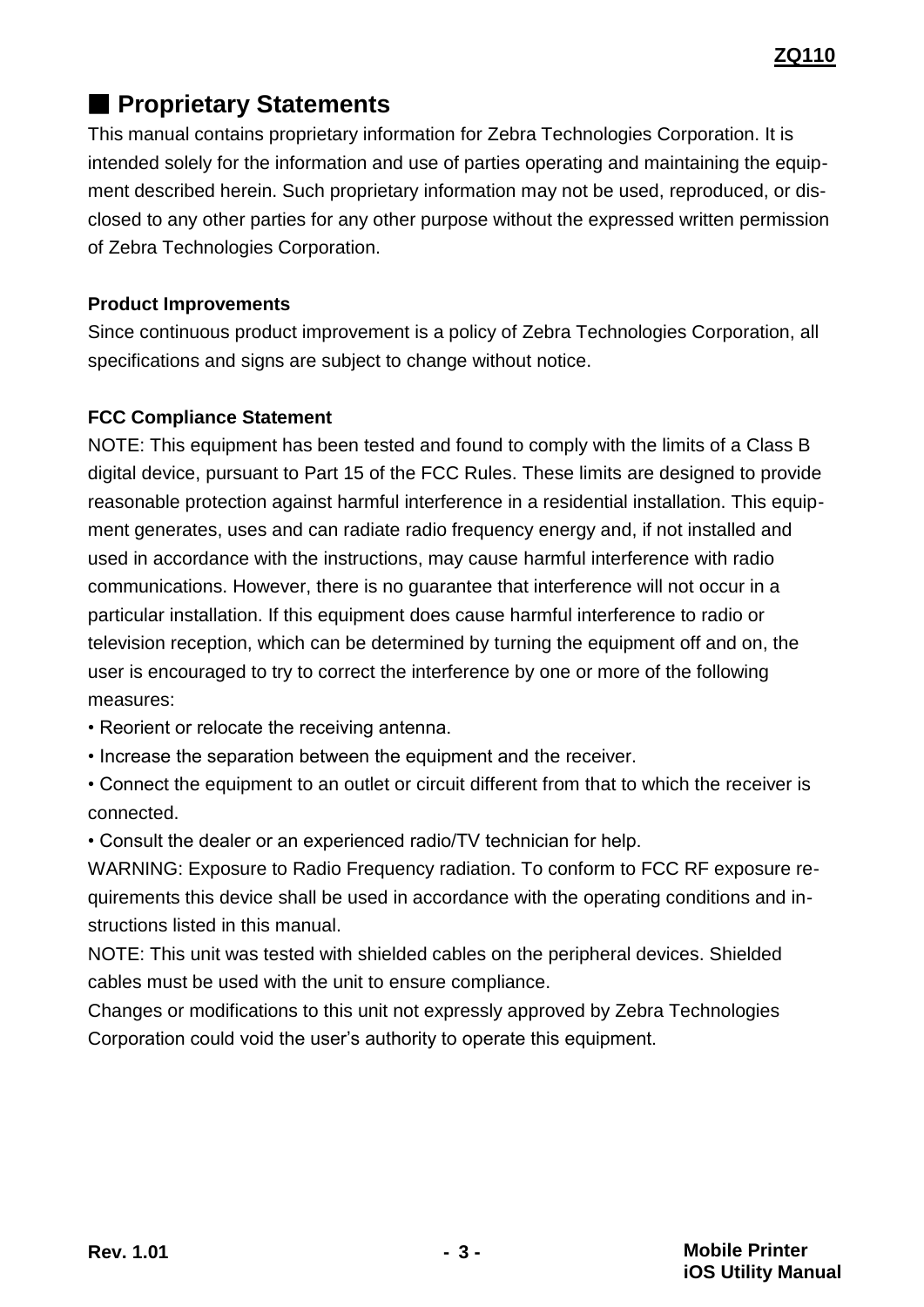#### **Canadian Compliance Statement**

This Class B digital apparatus complies with Canadian ICES-003. Cet appareil numérique de la classe B est conforme á la norme NMB-003 du Canada. "IC:" before the equipment certification number signifies that the Industry Canada technical specifications were met. It does not guarantee that the certified product will operate to the user's satisfaction.

#### **Liability Disclaimer**

Inasmuch as every effort has been made to supply accurate information in this manual, Zebra Technologies Corporation is not liable for any erroneous information or omissions. Zebra Technologies Corporation reserves the right to correct any such errors and disclaims liability resulting therefrom.

#### **No Liability for Consequential Damage**

In no event shall Zebra Technologies Corporation or anyone else involved in the creation, production, or delivery of the accompanying product (including hardware and software) be liable for any damages whatsoever (including, without limitation, damages for loss of business profits, business interruption, loss of business information, or other pecuniary loss) arising out of the use of or the results of use of or inability to use such product, even if Zebra Technologies Corporation has been advised of the possibility of such damages. Because some states do not allow the exclusion of liability for consequential or incidental damages, the above limitation may not apply to you.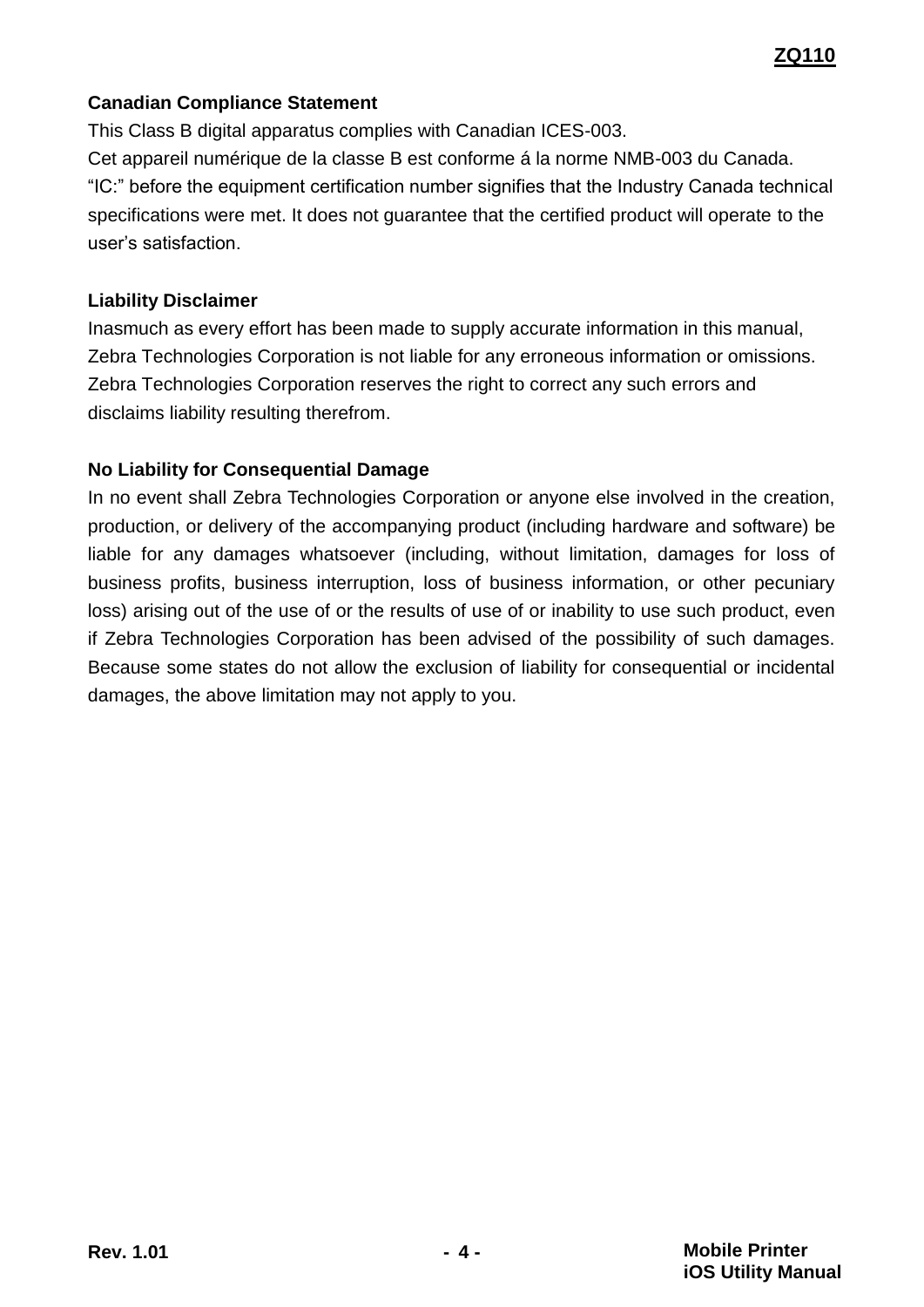#### **Copyrights**

The copyrights in this manual and the label print engine described therein are owned by Zebra Technologies Corporation. Unauthorized reproduction of this manual or the software in the label print engine may result in imprisonment of up to one year and fines of up to \$10,000 (17 U.S.C.506). Copyright violators may be subject to civil liability.

This product may contain ZPL®, ZPL II®, and ZebraLink™ programs; Element Energy Equalizer® Circuit; E3®; and AGFA fonts. Software © ZIH Corp. All rights reserved worldwide.

ZebraLink and all product names and numbers are trademarks, and Zebra, the Zebra logo, ZPL, ZPL II, Element Energy Equalizer Circuit, and E3 Circuit are registered trademarks of ZIH Corp. All rights reserved worldwide.

Monotype®, Intellifont® and UFST® are trademarks of Monotype Imaging, Inc. registered in the United States Patent and Trademark Office and may be registered in certain jurisdictions.

Andy™, CG Palacio™, CG Century Schoolbook™, CG Triumvirate™, CG Times™, Monotype Kai™, Monotype Mincho™ and Monotype Sung™ are trademarks of Monotype Imaging, Inc. and may be registered in some jurisdictions.

HY Gothic Hangul™ is a trademark of Hanyang Systems, Inc.

Angsana™ is a trademark of Unity Progress Company (UPC) Limited.

Andale®, Arial®, Book Antiqua®, Corsiva®, Gill Sans®, Sorts® and Times New Roman® are trademarks of The Monotype Corporation registered in the United States Patent and Trademark Office and may be registered in certain jurisdictions.

Century Gothic™, Bookman Old Style™ and Century Schoolbook™ are trademarks of The Monotype Corporation and may be registered in certain jurisdictions.

HGPGothicB™ is a trademark of the Ricoh company, Ltd. and may be registered in some jurisdictions.

Univers™ is a trademark of Heidelberger Druckmaschinen AG, which may be registered in certain jurisdictions, exclusively licensed through Linotype Library GmbH, a wholly owned subsidiary of Heidelberger Druckmaschinen AG.

Futura® is a trademark of Bauer Types SA registered in the United States Patent and Trademark Office and may be registered in some jurisdictions.

TrueType® is a trademark of Apple Computer, Inc. registered in the United States Patent and Trademark Office and may be registered in certain jurisdictions.

All other product names are the property of their respective owners.

All other brand names, product names, or trademarks belong to their respective holders. ©2014 ZIH Corp.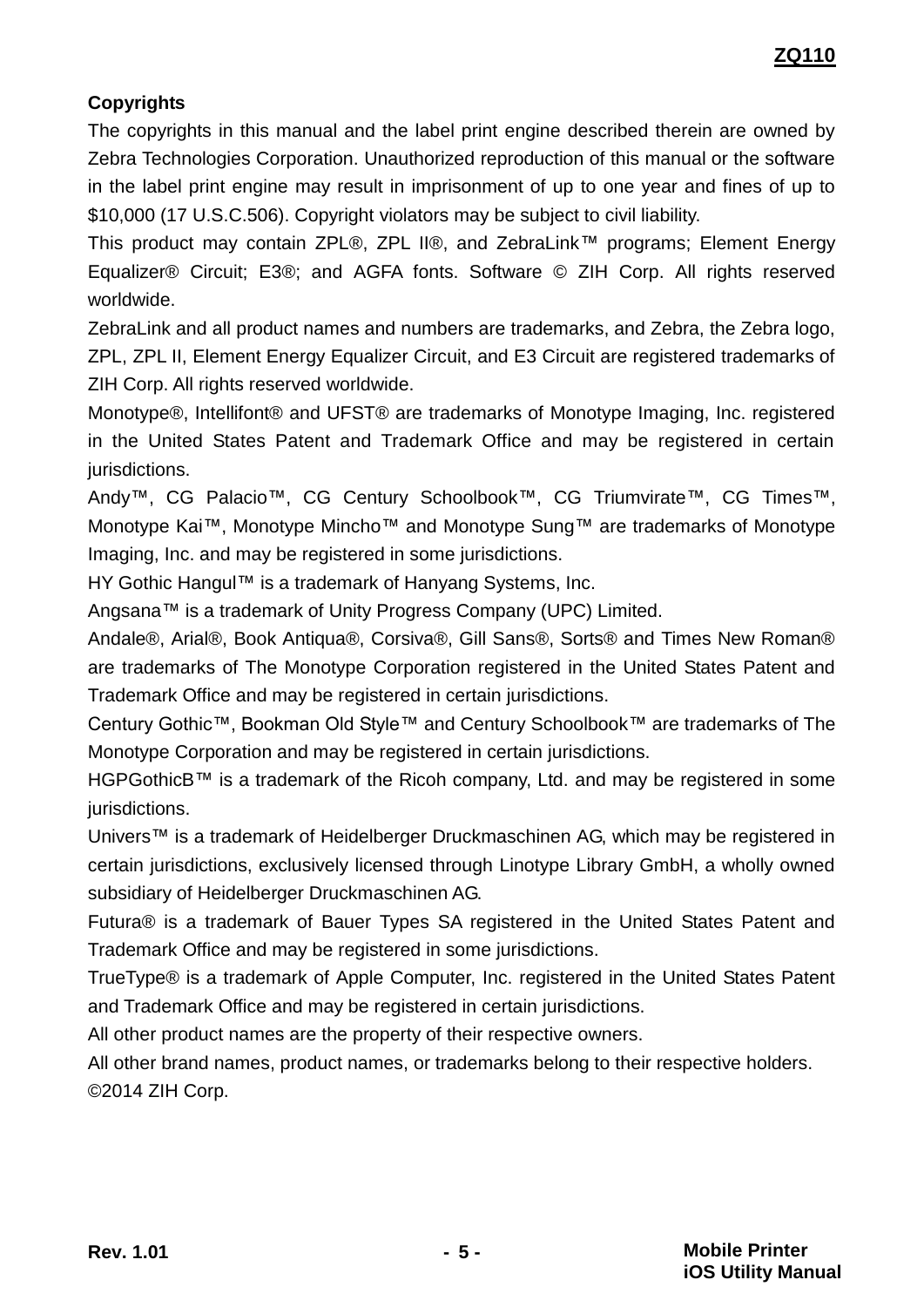# <span id="page-5-0"></span>**1. Manual Information**

This manual contains detailed instructions on the usage of the printer utility for iOS-based devices.

At Zebra, we maintain ongoing efforts to enhance and upgrade the functions and quality of our products. Therefore, product specifications and user manuals are subject to change without prior notice.

# <span id="page-5-1"></span>**2. Operating Environment**

#### <span id="page-5-2"></span>**2-1 Supported Platform**

• iOS 5.1.1 or higher

#### <span id="page-5-3"></span>**2-2 Supported Interfaces**

The following interfaces are supported:

- Ethernet
- Bluetooth

#### <span id="page-5-4"></span>**2-3 Supported Devices**

The following devices have been verified to work.

- iPhone 4G / 5G
- iPad2/iPad mini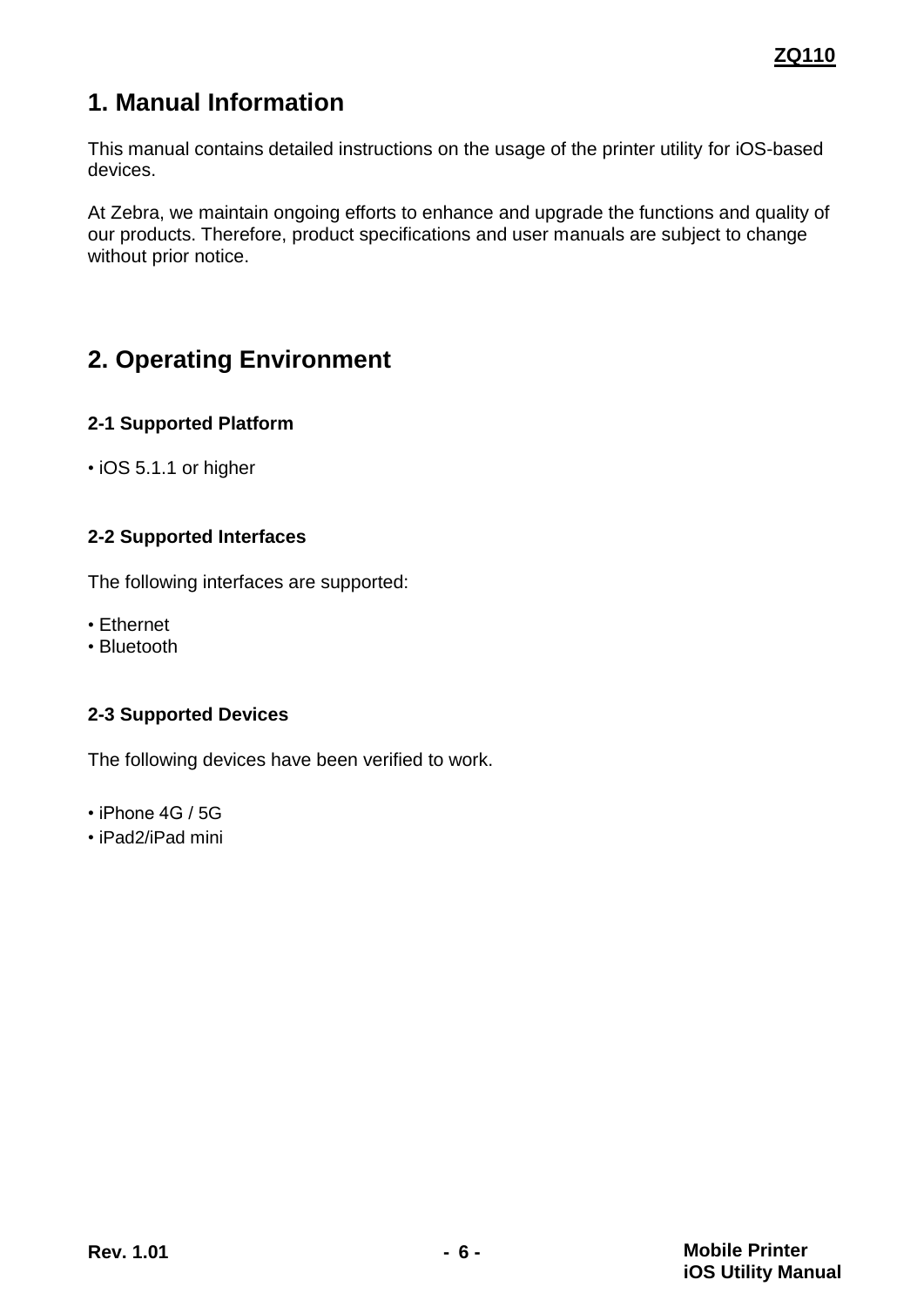#### **ZQ110**

## <span id="page-6-0"></span>**3. Utility Usage**

#### <span id="page-6-1"></span>**3-1 Main Screen**

- 1) Launch the Utility.
- 2) The following screen will be displayed.

|             | ZEBRA ZQ110<br>model is not selected.<br>Look<br>up |
|-------------|-----------------------------------------------------|
| <b>VMSM</b> | Demo<br>ZEBRA<br><b>IOLOGICA</b>                    |
| NV<br>Image | Info                                                |
| select iCon |                                                     |

3) Tap each button once. The button expands and moves to the center of the screen The button's description appears at the bottom.

| ZEBRA ZQ110<br>model is not selected. |
|---------------------------------------|
| <b>VMSM</b><br>Demo<br>Look<br>up     |
| NV<br>Image<br>Info                   |
| <b>Looking for Printer</b>            |

4) Tap the center button once again to perform the desired function.

All the functions except for Lookup/Info are available for use after the Target Printer is set.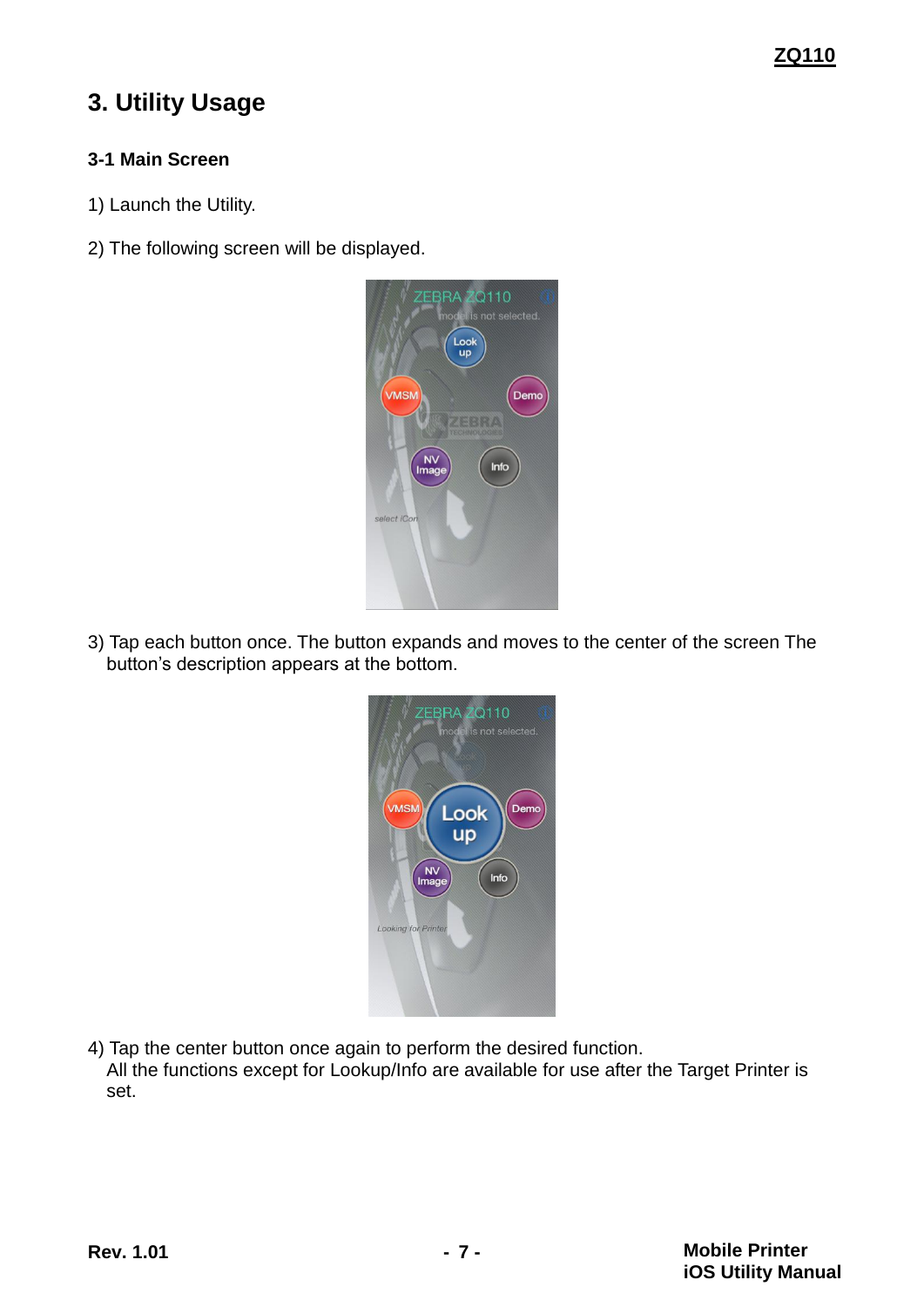### <span id="page-7-0"></span>**3-2 Utility Version**

- 1) Tap the "Info" icon or  $\bullet$  button.
- 2) The version information will display as follows:



#### <span id="page-7-1"></span>**3-3 Target Setting**

To use the Utility, set the target printer.

1) Tap or click **Lookup**.

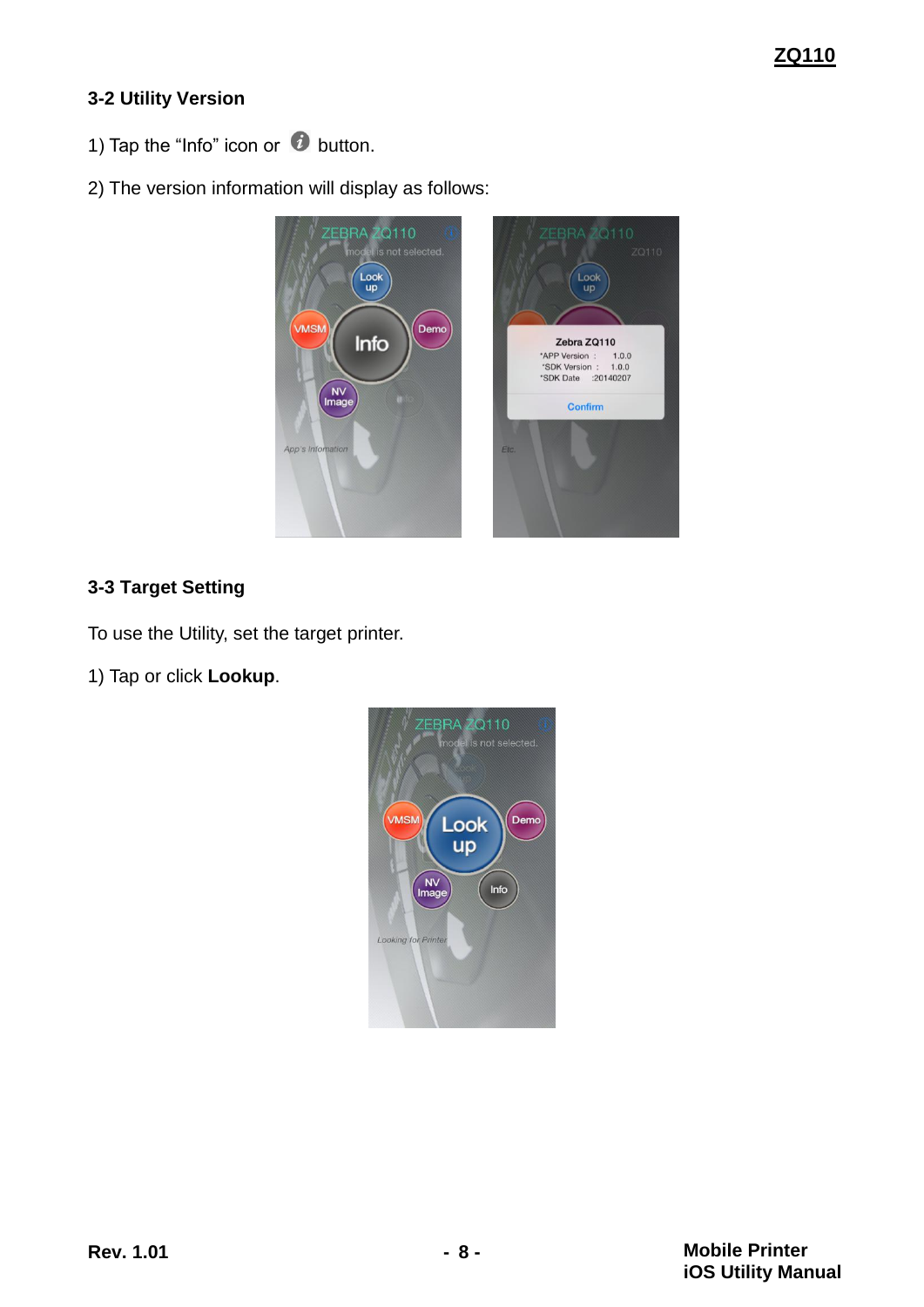2) From the list of available printers, select your printer.



- 3) The message will display: "Target is selected". Tap **Done** to return to the main screen.
- 4) The model number of the Target Printer displays in the top right-hand corner as shown below.

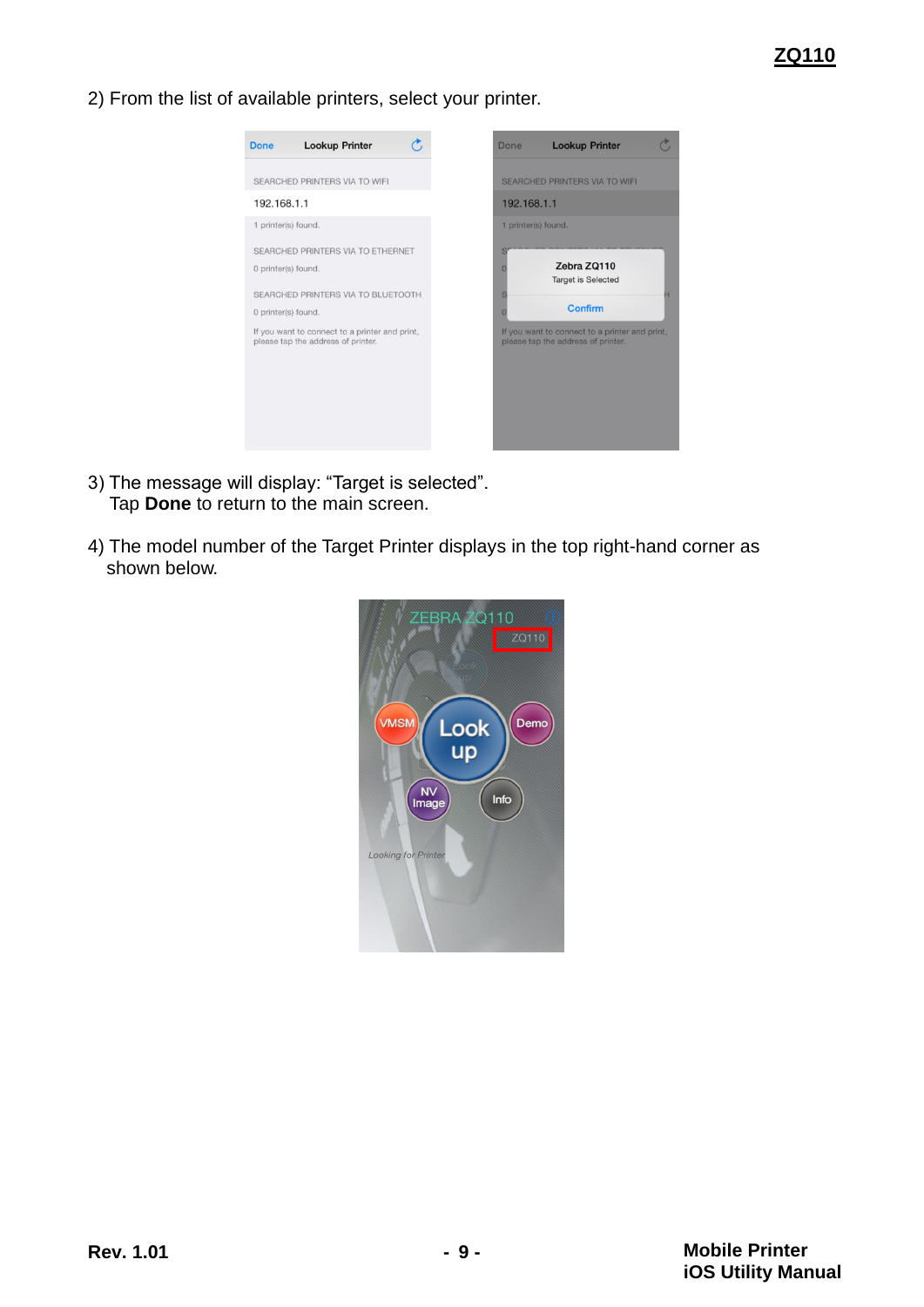#### <span id="page-9-0"></span>**3-4 VMSM (Virtual Memory Switch Manager)**

1) Launch the VMSM.



2) When the VMSM is launched as shown in the image below, select the item from the menu.

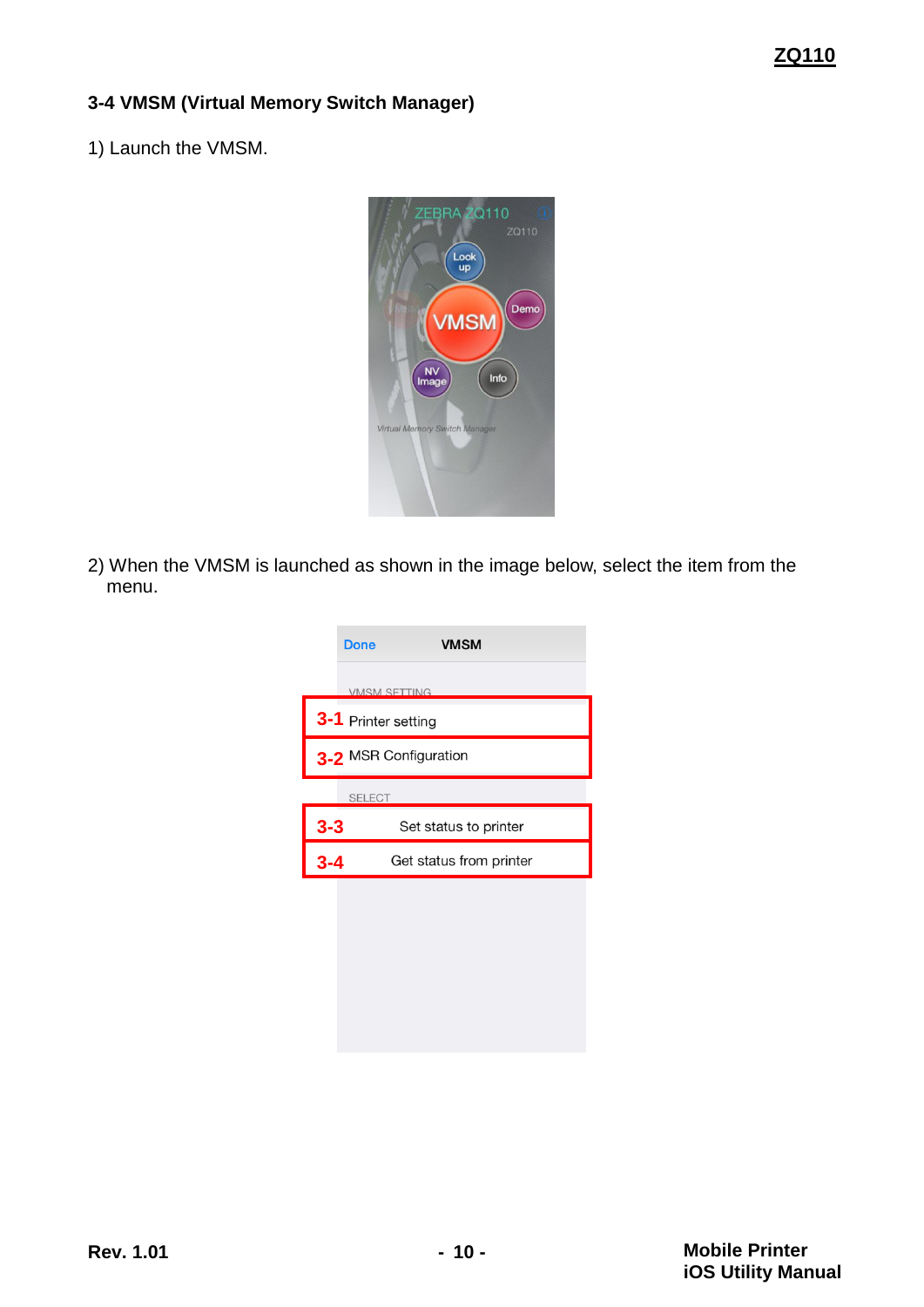3) View and Change the Settings

#### 3-1) Printer Setting

- You can view and change the Power Saving Time, Emulation, Default Font, Print Speed and Code Page settings.

| <b>Item</b>                   | <b>Description</b>                                       |  |  |  |
|-------------------------------|----------------------------------------------------------|--|--|--|
| Label Mode                    | Configure the MSR Trigger Mode.                          |  |  |  |
| <b>Printer Density</b>        | Adjust the print density on the printer.                 |  |  |  |
| <b>Print Speed</b>            | Adjust the print speed.                                  |  |  |  |
| Default Code Page             | Change the default Code Page.                            |  |  |  |
| Single byte Font Selection    | Set the Single byte font.                                |  |  |  |
|                               | $\bullet$ Font A: 12X24                                  |  |  |  |
|                               | Font B: $9X24$                                           |  |  |  |
|                               | Font C: 9X17                                             |  |  |  |
| Beep for paper end            | Select whether to activate a beep sound when the         |  |  |  |
|                               | printer is out of paper.                                 |  |  |  |
| Beep for low battery          | Select whether to activate a beep sound when the         |  |  |  |
|                               | battery is low.                                          |  |  |  |
| Double byte character mode    | Select whether to activate the 2-byte character mode.    |  |  |  |
|                               | ** The double byte font is available to select on the    |  |  |  |
|                               | printer that supports Chinese, Japanese and              |  |  |  |
|                               | Korean.                                                  |  |  |  |
| <b>Auto Power Off Time</b>    | Set the idle time before the printer automatically turns |  |  |  |
|                               | off.                                                     |  |  |  |
| <b>Auto Power Saving Time</b> | Set the idle time before the printer goes into power     |  |  |  |
|                               | saving mode.                                             |  |  |  |

#### 3-2) MSR Configuration

- You can view and change the MSR configurations.

| <b>Item</b>                    | <b>Description</b>                     |
|--------------------------------|----------------------------------------|
| <b>MSR Trigger Mode</b>        | Configure the MSR Trigger Mode.        |
| <b>MSR Data Mode</b>           | Configure the MSR Data Mode.           |
| <b>MSR Sentinel Characters</b> | Configure the MSR Sentinel characters. |

#### 3-3) Set Status of printer

- Tap this button to apply new settings to the printer, otherwise they will be lost.

#### 3-4) Get Status of printer

- Check the status of the printer.

#### 4) Quit

Tap Done button to return to the main screen.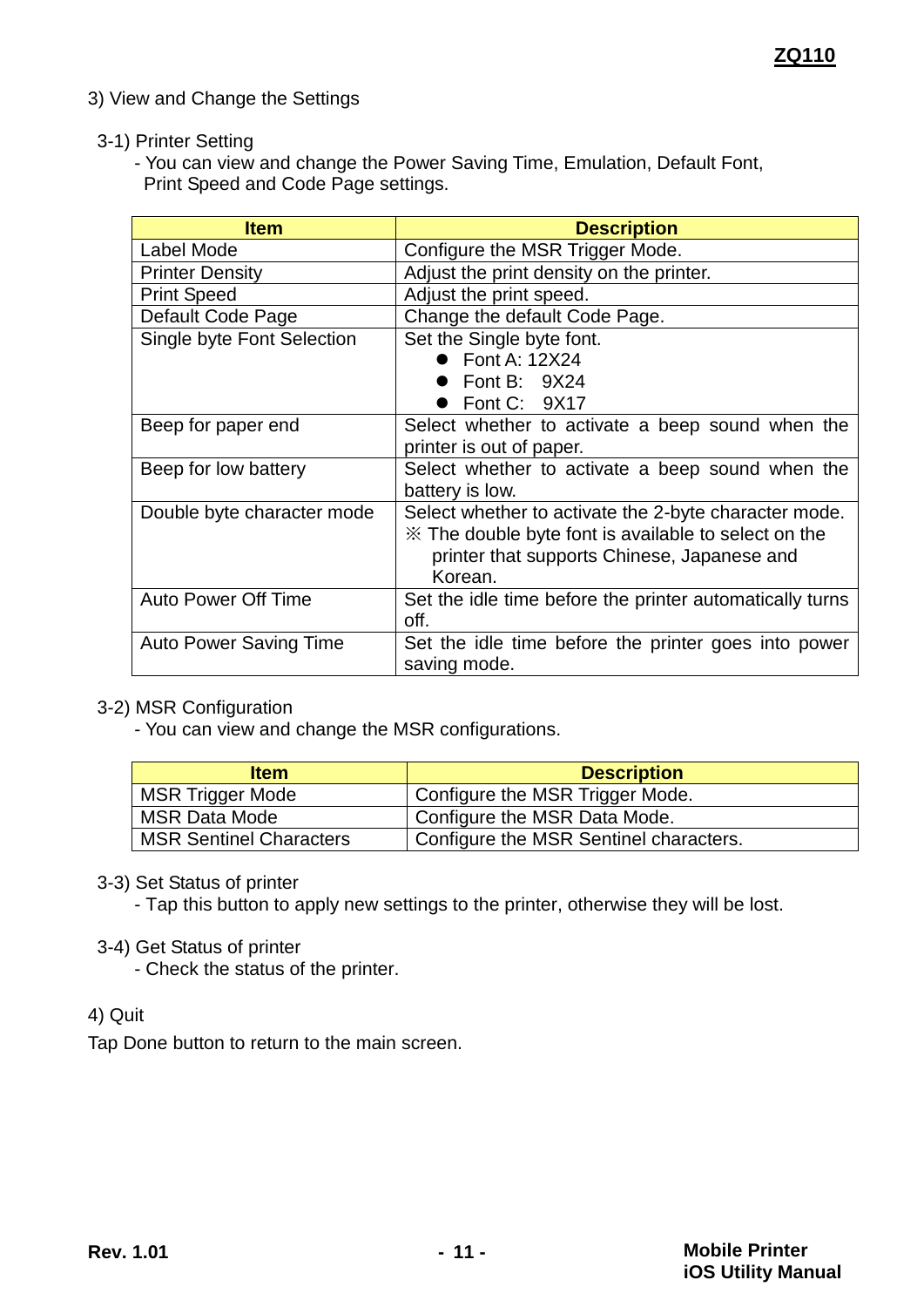#### <span id="page-11-0"></span>**3-5 NV Image Manager**

Launch the NV Image Manager.



| Done NV IMAGE MANAGER |                        |  |  |  |
|-----------------------|------------------------|--|--|--|
|                       | <b>Camera</b><br>1     |  |  |  |
|                       | 2 Get Image            |  |  |  |
|                       | <b>Download</b><br>3   |  |  |  |
| <b>NV List</b>        |                        |  |  |  |
|                       | 4<br><b>REFRESH</b>    |  |  |  |
|                       | <b>Print</b><br>5      |  |  |  |
|                       | <b>Print All</b><br>6  |  |  |  |
|                       | <b>Remove</b><br>7     |  |  |  |
|                       | <b>Remove All</b><br>8 |  |  |  |
|                       |                        |  |  |  |
|                       |                        |  |  |  |

- 1) Camera
	- Activate the Camera mode to take pictures.
- 2) Get Image:
	- Import images from your photo albums.
- 3) Download
	- Download images from the Image View.
- 4) Refresh:
	- Read the memory allocated to the NV areas of the printer.
- 5) Print:
	- Print from the selected memory.
- 6) Print All:
	- Print from all the allocated memories.
- 7) Remove:
	- Delete the selected memory.
- 8) Remove All:
	- Delete all the allocated memories.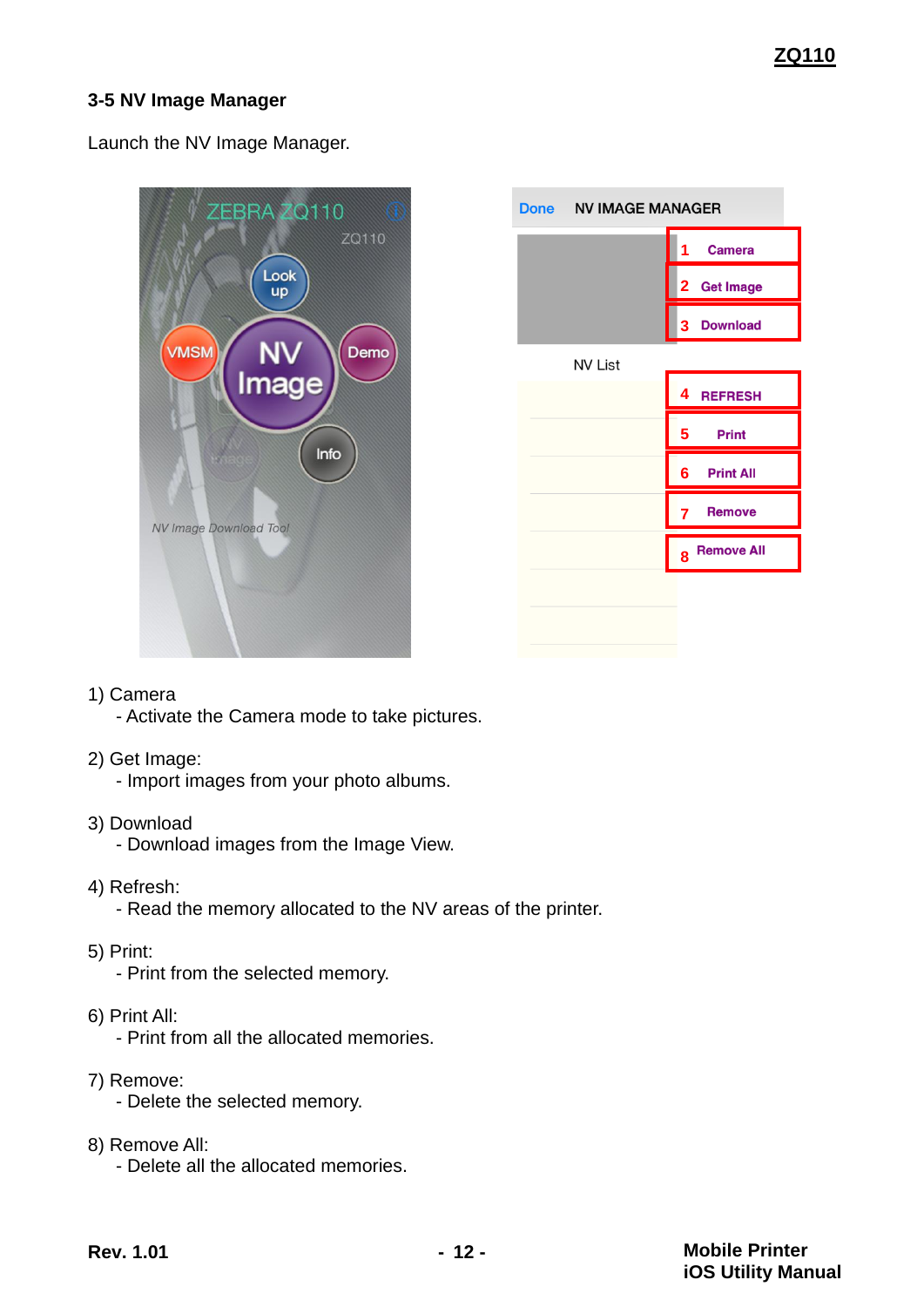#### <span id="page-12-0"></span>**3-6 Demonstration**

Demonstrate the functions of the printer.

| Demonstration<br><b>Done</b>                                 | Demonstration<br><b>Done</b>                                                                       |
|--------------------------------------------------------------|----------------------------------------------------------------------------------------------------|
| <b>Connect to Printer.</b>                                   | <b>Disconnect to Printer.</b>                                                                      |
| check printer status in real time :                          | check printer status in real time :                                                                |
| Not Connected<br><b>MODEL</b><br><b>VERSION</b><br>Mac Addr. | ZQ110<br><b>MODEL</b><br><b>VERSION</b><br>V00.23P01 STDa 012114<br>Mac Addr.<br>00:15:94:b0:08:7c |
| <b>Printer Status</b>                                        | <b>Printer Status</b><br>CLOSED<br>FILLED                                                          |
| <b>TEXT</b>                                                  | 3<br><b>TEXT</b>                                                                                   |
| <b>BITMAP</b>                                                | 4<br><b>BITMAP</b>                                                                                 |
| <b>BARCODE</b>                                               | 5<br><b>BARCODE</b>                                                                                |
| <b>MSR</b>                                                   | <b>MSR</b><br>6                                                                                    |

#### 1) Tap **Connect to Printer**.

- 2) Check printer status in real time
	- Select whether to check the status of the printer in real time.
- 3) Text
	- Print the text that is entered.
- 4) Bitmap
	- Print image files.
- 5) Barcode
	- Print barcodes.
- 6) MSR
	- The MSR function is available.
	- The MSR function must be supported by the printer.
- ※ The buttons are deactivated if their functions are not available.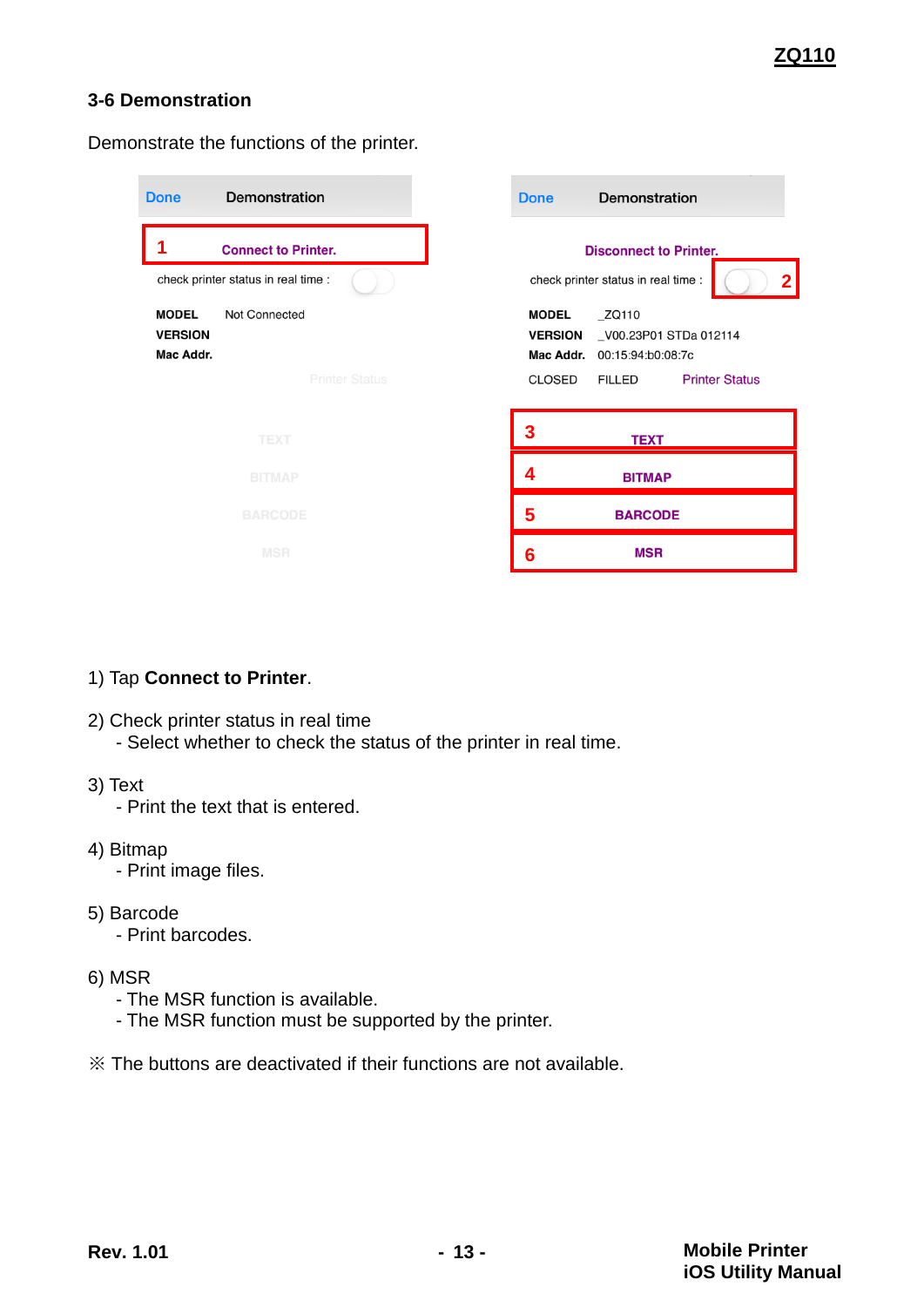#### <span id="page-13-0"></span>3-6-1 Demonstration Menu

- At least one line of line feed characters must be entered to print.
- Select an area of the text to print and tap the Send button.
- 1) Text
	- Print text.

|         | $\triangle$ Back                         |                | <b>TEXT</b> |                  |   |                   | $\mathbb{Z}$   | <b>Send</b> |
|---------|------------------------------------------|----------------|-------------|------------------|---|-------------------|----------------|-------------|
| $1 - 1$ |                                          |                |             |                  |   |                   |                |             |
|         |                                          |                |             |                  |   |                   |                |             |
|         |                                          |                |             |                  |   |                   |                |             |
|         |                                          |                |             |                  |   |                   |                |             |
|         |                                          |                |             |                  |   |                   |                |             |
| $1 - 2$ | left                                     | center         |             | right            |   | <b>Key Hidden</b> |                |             |
| $1-3$   | TextEncoding                             |                |             |                  |   |                   |                |             |
|         |                                          |                |             |                  |   |                   |                |             |
|         | KS5601 SHIFT-JISBIG5GB2312GB18030 custom |                |             |                  |   |                   |                |             |
|         | Width                                    |                |             |                  |   |                   |                |             |
| $1 - 4$ | 1<br>$\overline{0}$                      | $\overline{2}$ | 3           | 4                | 5 | 6                 | $\overline{7}$ |             |
|         | <b>Height</b>                            |                |             |                  |   |                   |                |             |
|         | $\overline{0}$<br>1                      | $\overline{2}$ | 3           | 4                | 5 | 6                 | $\overline{7}$ |             |
| $1-5$   | <b>Attribute</b><br><b>Default</b>       | <b>BOLD</b>    |             | <b>UNDERLINE</b> |   | <b>REVERSE</b>    |                |             |

- 1-1) Enter text.
	- At least one line of line feed characters must be entered to print the entire line.
	- Select an area of the text to print and tap the Send button.
- 1-2) Change the alignment option.
- 1-3) Select the Text Encoding format.
	- KSC5601: Korean language is supported.
	- SHIFT-JIS: Japanese language is supported.
	- BIG5/GB2312/GB18030: Chinese language is supported.
	- Custom: code page can be specified by users.

Double-byte fonts (KSC5601 / SHIFT-JIS / BIG5 / GB2312 / GB18030) must be supported by the printer to use them.

- Non-alphanumeric characters in a single-byte font may require custom encoding.
- 1-4) Select the Width / Height of a character.
- 1-5) Change the character attributes.
	- Default: no attributes are specified.
	- BOLD: print in **bold** letters.
	- UNDERLINE: print in underlined letters.
	- REVERSE: print in reversed letters.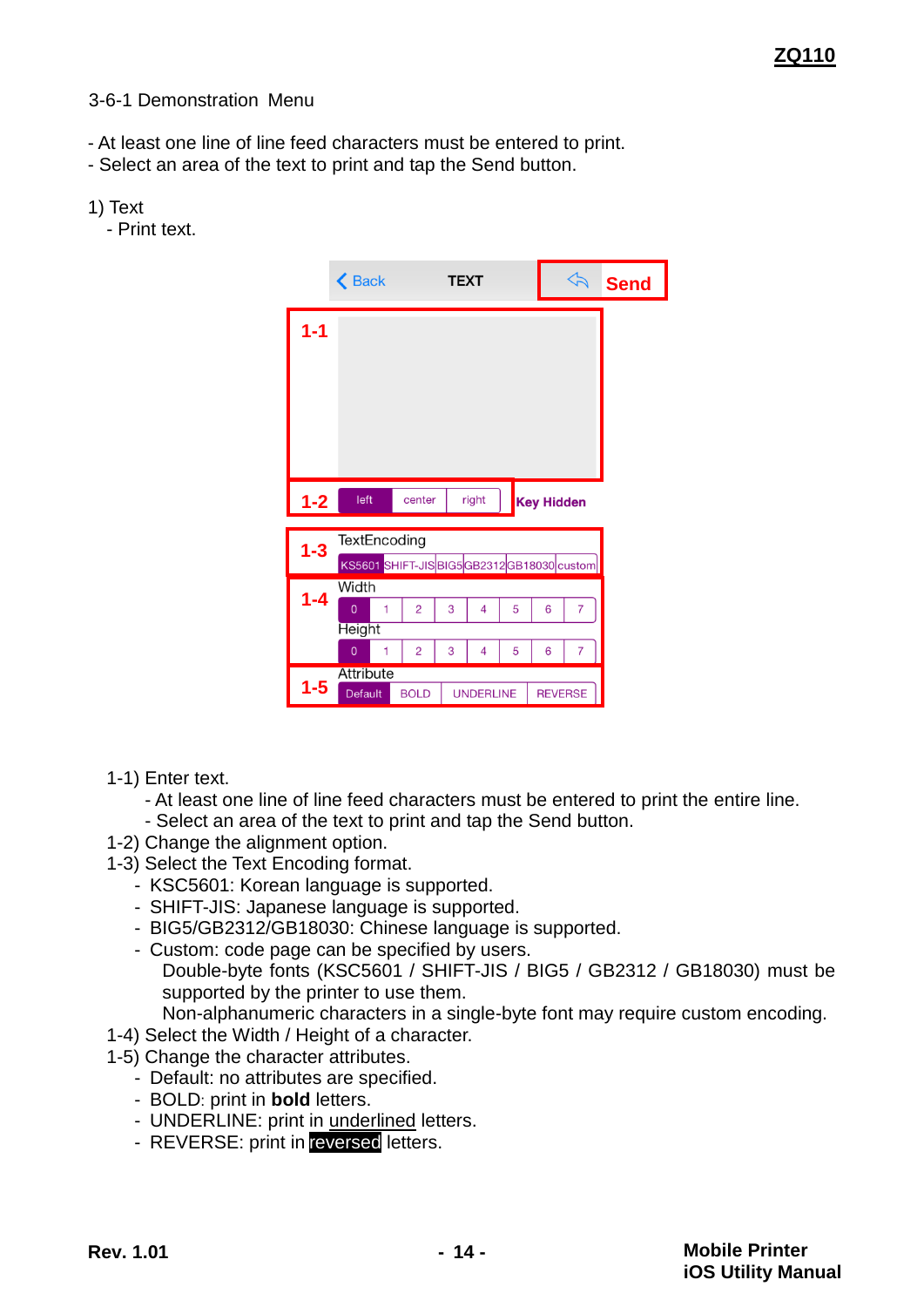2) Bitmap

- Print image.



- 2-1) Use the Progress Bar to adjust the brightness level of an image. Sliding it to the right will make the image brighter.
- 2-2) The Progress Bar can be specified. The printed image will be brighter.
- 2-3) Camera: take a picture using the built-in camera.
- 2-4) Get Image: import images from the photo album.
- 2-5) Print: print the selected image.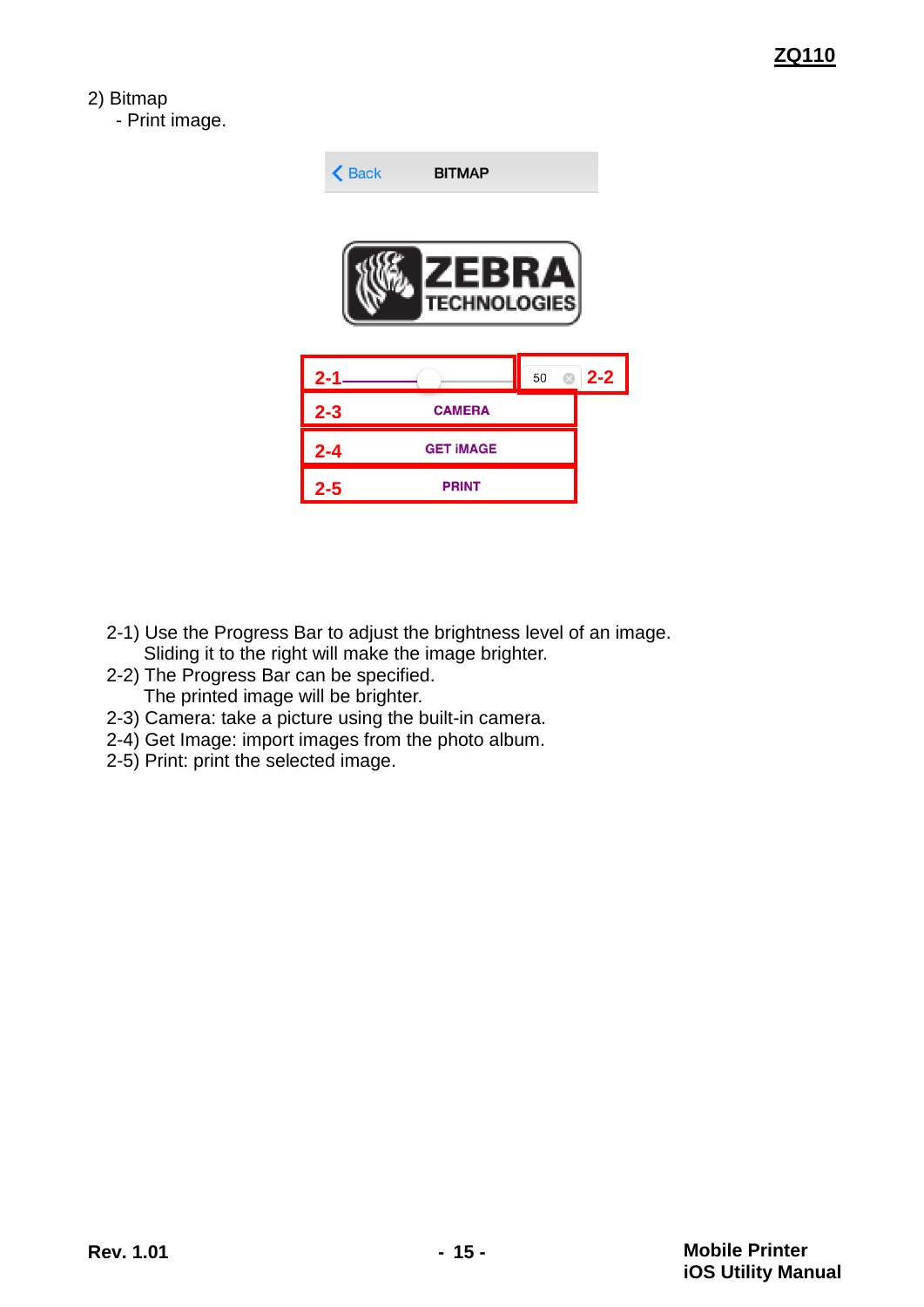#### 3) Barcode

- Print barcode.

|         | <b>く</b> Back | <b>BARCODE</b>             |
|---------|---------------|----------------------------|
| $3 - 1$ |               |                            |
| $3-2$   | <b>TYPE</b>   | <b>EAN13</b>               |
|         | $3-3$ Width   | 5                          |
|         | Height        | 100                        |
|         |               |                            |
|         |               |                            |
| $3 - 4$ |               | <b>CHANGE BARCODE TYPE</b> |
| $3-5$   |               | <b>PRINT</b>               |
| $3-6$   |               | <b>PRINT ALL</b>           |

- 3-1) Enter barcode data.
- 3-2) The barcode type will display.
	- It can be selected at "3-4) Change Barcode Type".
- 3-3) Width/Height: adjust the Width/Height of a barcode.
- 3-4) The barcode type can be selected among the ones supported by the printer.
- 3-5) Print the barcode.
- 3-6) Print all barcodes.
- 3-7) The barcode type/contents can be identified using the built-in camera on your iPhone.